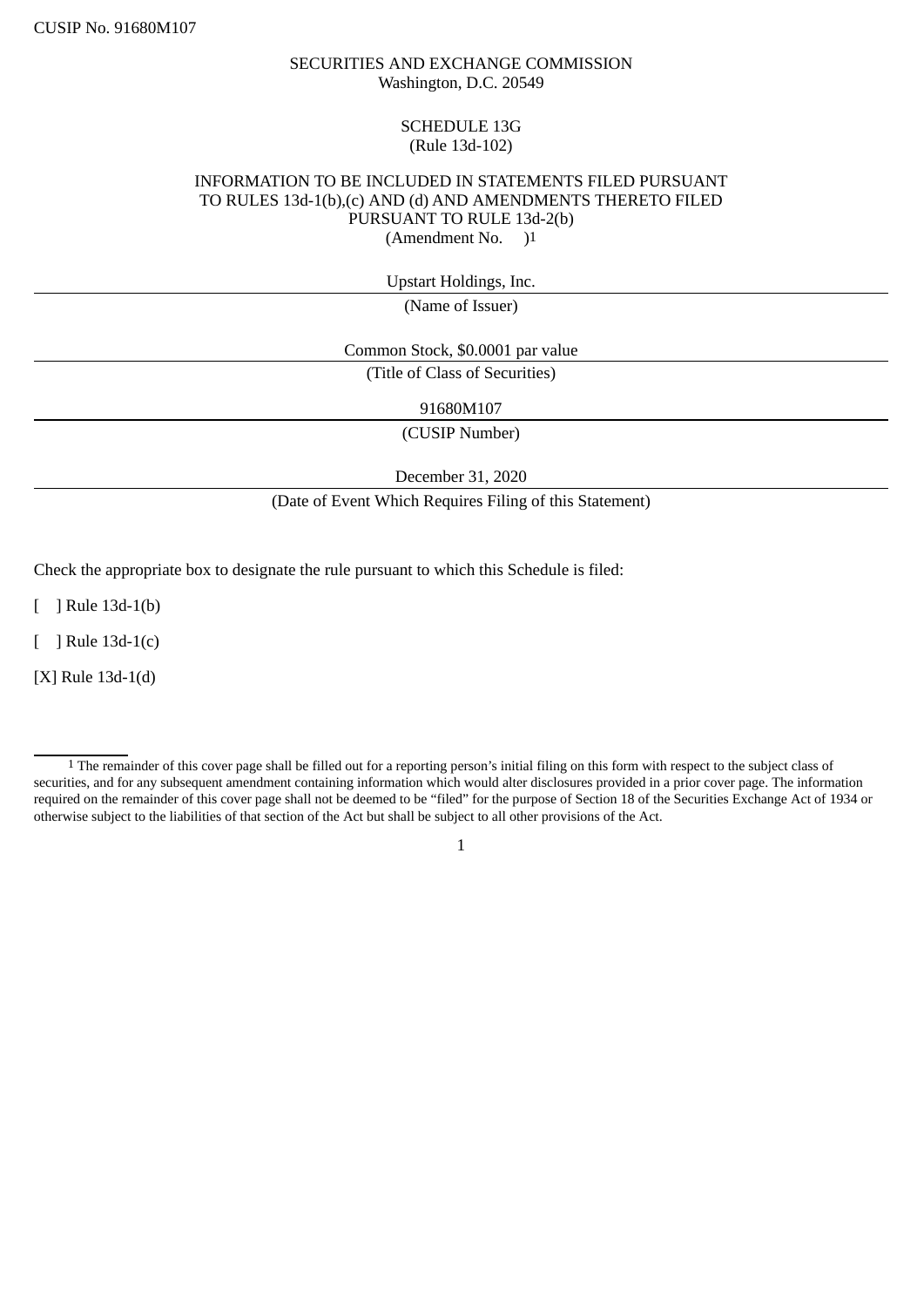| 1.               | NAME OF REPORTING PERSON                                                                        |          |                                      |  |     |                                   |  |
|------------------|-------------------------------------------------------------------------------------------------|----------|--------------------------------------|--|-----|-----------------------------------|--|
|                  | S.S. OR I.R.S. IDENTIFICATION NO. OF ABOVE PERSON (VOLUNTARY)                                   |          |                                      |  |     |                                   |  |
|                  | Stone Ridge Trust V, on behalf of its series, Stone Ridge Alternative Lending Risk Premium Fund |          |                                      |  |     |                                   |  |
|                  |                                                                                                 |          |                                      |  |     |                                   |  |
| 2.               | CHECK THE APPROPRIATE BOX IF A MEMBER OF A GROUP<br>(a)<br>$[\ ]$                               |          |                                      |  |     |                                   |  |
|                  |                                                                                                 |          |                                      |  | (b) | $\begin{bmatrix} 1 \end{bmatrix}$ |  |
|                  | <b>SEC USE ONLY</b>                                                                             |          |                                      |  |     |                                   |  |
| 3.               |                                                                                                 |          |                                      |  |     |                                   |  |
| $\overline{4}$ . |                                                                                                 |          | CITIZENSHIP OR PLACE OF ORGANIZATION |  |     |                                   |  |
|                  |                                                                                                 |          |                                      |  |     |                                   |  |
|                  |                                                                                                 | Delaware |                                      |  |     |                                   |  |
|                  |                                                                                                 | 5.       | <b>SOLE VOTING POWER</b>             |  |     |                                   |  |
|                  |                                                                                                 |          |                                      |  |     | $\overline{0}$                    |  |
| <b>NUMBER OF</b> |                                                                                                 |          |                                      |  |     |                                   |  |
| <b>SHARES</b>    |                                                                                                 | 6.       | <b>SHARED VOTING POWER</b>           |  |     |                                   |  |
|                  | <b>BENEFICIALLY</b><br><b>OWNED BY</b>                                                          |          |                                      |  |     | 3,685,913*                        |  |
|                  | <b>EACH</b>                                                                                     | 7.       | <b>SOLE DISPOSITIVE POWER</b>        |  |     |                                   |  |
|                  | <b>REPORTING</b>                                                                                |          |                                      |  |     | $\overline{0}$                    |  |
|                  | <b>PERSON</b>                                                                                   |          |                                      |  |     |                                   |  |
|                  | <b>WITH</b>                                                                                     | 8.       | <b>SHARED DISPOSITIVE POWER</b>      |  |     |                                   |  |
|                  |                                                                                                 |          |                                      |  |     | 3,685,913*                        |  |
| 9.               | AGGREGATE AMOUNT BENEFICIALLY OWNED                                                             |          |                                      |  |     |                                   |  |
|                  | BY EACH REPORTING PERSON<br>3,685,913*                                                          |          |                                      |  |     |                                   |  |
|                  |                                                                                                 |          |                                      |  |     |                                   |  |
| 10.              | CHECK BOX IF THE AGGREGATE AMOUNT IN                                                            |          |                                      |  |     |                                   |  |
|                  | $\begin{bmatrix} 1 \end{bmatrix}$<br>ROW (9) EXCLUDES CERTAIN SHARES                            |          |                                      |  |     |                                   |  |
| 11.              | $5.1\%***$<br>PERCENT OF CLASS REPRESENTED BY AMOUNT IN ROW (9)                                 |          |                                      |  |     |                                   |  |
|                  |                                                                                                 |          |                                      |  |     |                                   |  |
| 12.              | TYPE OF REPORTING PERSON<br>IV                                                                  |          |                                      |  |     |                                   |  |
|                  |                                                                                                 |          |                                      |  |     |                                   |  |

\* As of December 31, 2020.

\*\* Based on 72,460,881 shares of Common Stock outstanding following the initial public offering of the Common Stock, as reported in the Issuer's prospectus dated December 15, 2020, filed with the Securities and Exchange Commission December 16, 2020.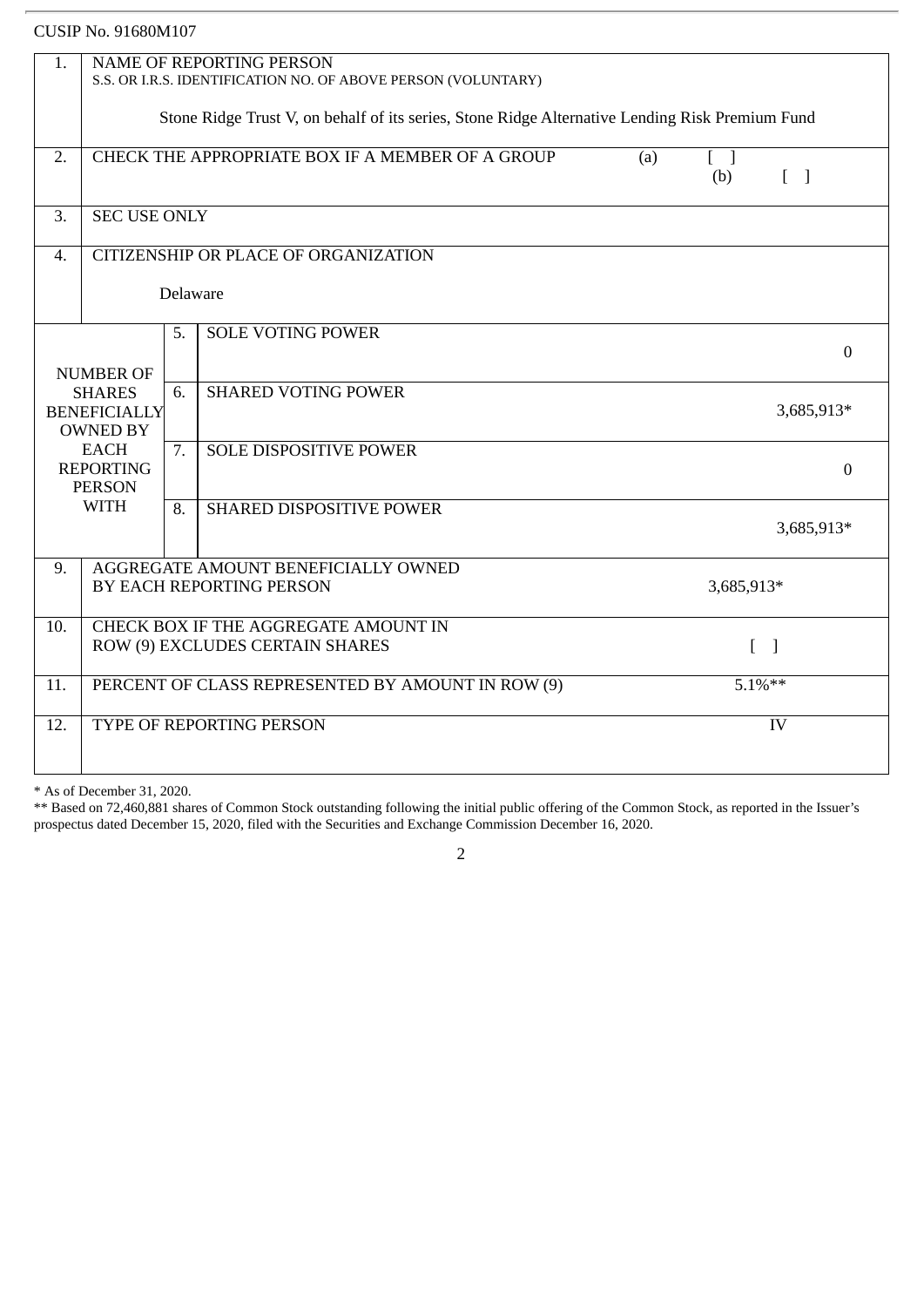| 1.                                                      | <b>NAME OF REPORTING PERSON</b>                                                                               |          |                                      |  |                  |  |  |
|---------------------------------------------------------|---------------------------------------------------------------------------------------------------------------|----------|--------------------------------------|--|------------------|--|--|
|                                                         | S.S. OR I.R.S. IDENTIFICATION NO. OF ABOVE PERSON (VOLUNTARY)                                                 |          |                                      |  |                  |  |  |
|                                                         | Stone Ridge Asset Management LLC                                                                              |          |                                      |  |                  |  |  |
| 2.                                                      | CHECK THE APPROPRIATE BOX IF A MEMBER OF A GROUP<br>(a)<br>$\Box$<br>$\begin{bmatrix} 1 \end{bmatrix}$<br>(b) |          |                                      |  |                  |  |  |
| 3.                                                      | <b>SEC USE ONLY</b>                                                                                           |          |                                      |  |                  |  |  |
| $\overline{4}$ .                                        |                                                                                                               |          | CITIZENSHIP OR PLACE OF ORGANIZATION |  |                  |  |  |
|                                                         |                                                                                                               | Delaware |                                      |  |                  |  |  |
| <b>SOLE VOTING POWER</b><br>5.<br><b>NUMBER OF</b>      |                                                                                                               |          |                                      |  | $\overline{0}$   |  |  |
| <b>SHARES</b><br><b>BENEFICIALLY</b><br><b>OWNED BY</b> |                                                                                                               | 6.       | <b>SHARED VOTING POWER</b>           |  | 3,685,913*       |  |  |
|                                                         | <b>EACH</b><br><b>REPORTING</b><br><b>PERSON</b>                                                              |          | <b>SOLE DISPOSITIVE POWER</b>        |  | $\boldsymbol{0}$ |  |  |
|                                                         | <b>WITH</b>                                                                                                   | 8.       | <b>SHARED DISPOSITIVE POWER</b>      |  | 3,685,913*       |  |  |
| 9.                                                      | AGGREGATE AMOUNT BENEFICIALLY OWNED<br>BY EACH REPORTING PERSON<br>3,685,913*                                 |          |                                      |  |                  |  |  |
| 10.                                                     | CHECK BOX IF THE AGGREGATE AMOUNT IN<br>ROW (9) EXCLUDES CERTAIN SHARES<br>$\lceil \; \rceil$                 |          |                                      |  |                  |  |  |
| 11.                                                     | $5.1\%***$<br>PERCENT OF CLASS REPRESENTED BY AMOUNT IN ROW (9)                                               |          |                                      |  |                  |  |  |
| 12.                                                     | TYPE OF REPORTING PERSON<br>IA                                                                                |          |                                      |  |                  |  |  |
|                                                         |                                                                                                               |          |                                      |  |                  |  |  |

\* As of December 31, 2020.

\*\* Based on 72,460,881 shares of Common Stock outstanding following the initial public offering of the Common Stock, as reported in the Issuer's prospectus dated December 15, 2020, filed with the Securities and Exchange Commission December 16, 2020.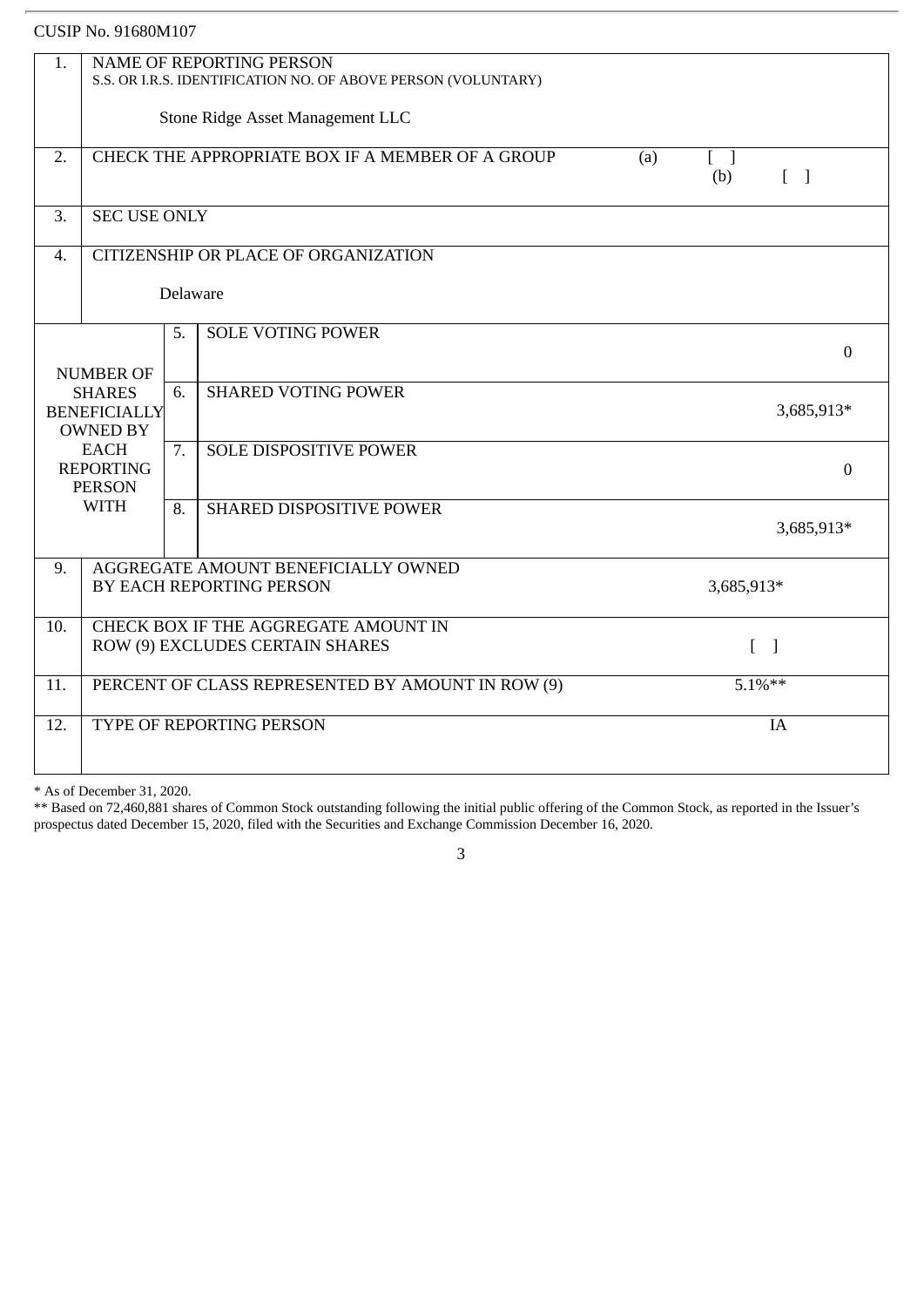| 1.                                                                  | <b>NAME OF REPORTING PERSON</b><br>S.S. OR I.R.S. IDENTIFICATION NO. OF ABOVE PERSON (VOLUNTARY)                          |    |                                      |  |                  |  |  |
|---------------------------------------------------------------------|---------------------------------------------------------------------------------------------------------------------------|----|--------------------------------------|--|------------------|--|--|
|                                                                     | Stone Ridge Holdings Group LP                                                                                             |    |                                      |  |                  |  |  |
| 2.                                                                  | CHECK THE APPROPRIATE BOX IF A MEMBER OF A GROUP<br>(a)<br>$\begin{bmatrix} 1 \end{bmatrix}$<br>$\lceil \; \rceil$<br>(b) |    |                                      |  |                  |  |  |
| 3.                                                                  | <b>SEC USE ONLY</b>                                                                                                       |    |                                      |  |                  |  |  |
| $\overline{4}$ .                                                    |                                                                                                                           |    | CITIZENSHIP OR PLACE OF ORGANIZATION |  |                  |  |  |
|                                                                     | Delaware                                                                                                                  |    |                                      |  |                  |  |  |
|                                                                     |                                                                                                                           | 5. | <b>SOLE VOTING POWER</b>             |  | $\Omega$         |  |  |
|                                                                     | <b>NUMBER OF</b>                                                                                                          | 6. | <b>SHARED VOTING POWER</b>           |  |                  |  |  |
|                                                                     | <b>SHARES</b><br><b>BENEFICIALLY</b>                                                                                      |    |                                      |  | 3,685,913*       |  |  |
| <b>OWNED BY</b><br><b>EACH</b><br><b>REPORTING</b><br><b>PERSON</b> |                                                                                                                           | 7. | <b>SOLE DISPOSITIVE POWER</b>        |  | $\boldsymbol{0}$ |  |  |
|                                                                     | <b>WITH</b>                                                                                                               | 8. | <b>SHARED DISPOSITIVE POWER</b>      |  |                  |  |  |
|                                                                     |                                                                                                                           |    |                                      |  | 3,685,913*       |  |  |
| 9.                                                                  | AGGREGATE AMOUNT BENEFICIALLY OWNED<br>BY EACH REPORTING PERSON<br>3,685,913*                                             |    |                                      |  |                  |  |  |
| 10.                                                                 | CHECK BOX IF THE AGGREGATE AMOUNT IN<br>ROW (9) EXCLUDES CERTAIN SHARES<br>$\lceil \ \rceil$                              |    |                                      |  |                  |  |  |
| 11.                                                                 | PERCENT OF CLASS REPRESENTED BY AMOUNT IN ROW (9)<br>$5.1\%**$                                                            |    |                                      |  |                  |  |  |
| 12.                                                                 | <b>TYPE OF REPORTING PERSON</b><br>PN                                                                                     |    |                                      |  |                  |  |  |
|                                                                     |                                                                                                                           |    |                                      |  |                  |  |  |

\* As of December 31, 2020.

\*\* Based on 72,460,881 shares of Common Stock outstanding following the initial public offering of the Common Stock, as reported in the Issuer's prospectus dated December 15, 2020, filed with the Securities and Exchange Commission December 16, 2020.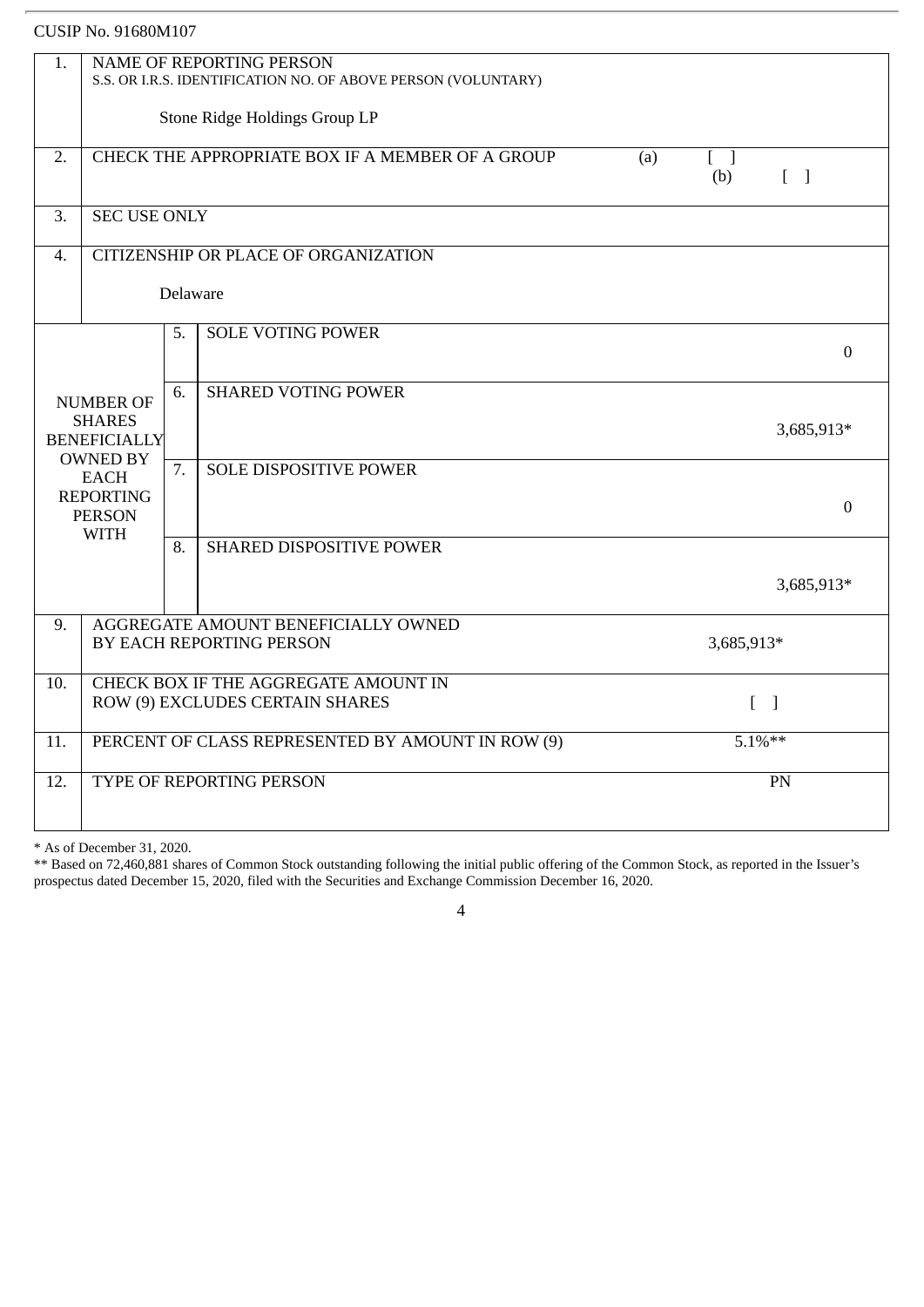| 1.               | <b>NAME OF REPORTING PERSON</b><br>S.S. OR I.R.S. IDENTIFICATION NO. OF ABOVE PERSON (VOLUNTARY)            |          |                                      |  |                  |  |  |
|------------------|-------------------------------------------------------------------------------------------------------------|----------|--------------------------------------|--|------------------|--|--|
|                  | Stone Ridge Holdings Group (GP) LLC                                                                         |          |                                      |  |                  |  |  |
| 2.               | CHECK THE APPROPRIATE BOX IF A MEMBER OF A GROUP<br>(a)<br>t I<br>(b)<br>$[\ ]$                             |          |                                      |  |                  |  |  |
| 3.               | <b>SEC USE ONLY</b>                                                                                         |          |                                      |  |                  |  |  |
| $\overline{4}$ . |                                                                                                             |          | CITIZENSHIP OR PLACE OF ORGANIZATION |  |                  |  |  |
|                  |                                                                                                             | Delaware |                                      |  |                  |  |  |
|                  | <b>NUMBER OF</b>                                                                                            | 5.       | <b>SOLE VOTING POWER</b>             |  | $\boldsymbol{0}$ |  |  |
|                  | <b>SHARES</b><br><b>BENEFICIALLY</b><br><b>OWNED BY</b><br><b>EACH</b><br><b>REPORTING</b><br><b>PERSON</b> |          | <b>SHARED VOTING POWER</b>           |  | 3,685,913*       |  |  |
|                  |                                                                                                             |          | <b>SOLE DISPOSITIVE POWER</b>        |  | $\overline{0}$   |  |  |
|                  | <b>WITH</b>                                                                                                 | 8.       | <b>SHARED DISPOSITIVE POWER</b>      |  | 3,685,913*       |  |  |
| 9.               | AGGREGATE AMOUNT BENEFICIALLY OWNED<br>BY EACH REPORTING PERSON<br>3,685,913*                               |          |                                      |  |                  |  |  |
| 10.              | CHECK BOX IF THE AGGREGATE AMOUNT IN<br>ROW (9) EXCLUDES CERTAIN SHARES<br>$\lceil \; \rceil$               |          |                                      |  |                  |  |  |
| 11.              | PERCENT OF CLASS REPRESENTED BY AMOUNT IN ROW (9)<br>$5.1\%**$                                              |          |                                      |  |                  |  |  |
| 12.              | TYPE OF REPORTING PERSON<br><b>OO</b>                                                                       |          |                                      |  |                  |  |  |
|                  |                                                                                                             |          |                                      |  |                  |  |  |

\* As of December 31, 2020.

\*\* Based on 72,460,881 shares of Common Stock outstanding following the initial public offering of the Common Stock, as reported in the Issuer's prospectus dated December 15, 2020, filed with the Securities and Exchange Commission December 16, 2020.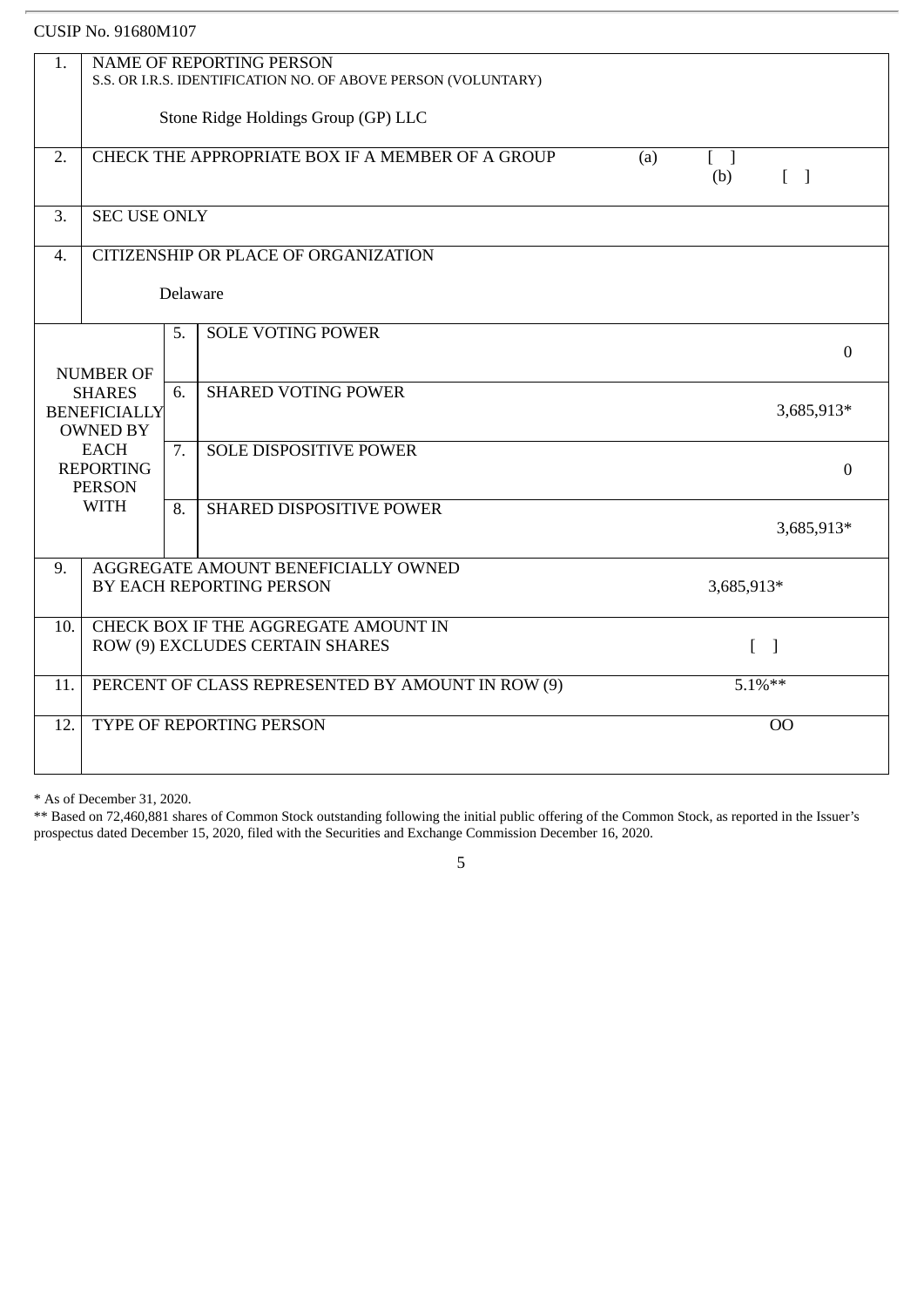|                                                                                             | <b>CUSIP No. 91680M107</b>                                                                                    |                     |                                 |            |  |            |  |  |
|---------------------------------------------------------------------------------------------|---------------------------------------------------------------------------------------------------------------|---------------------|---------------------------------|------------|--|------------|--|--|
| 1.                                                                                          | <b>NAME OF REPORTING PERSON</b><br>S.S. OR I.R.S. IDENTIFICATION NO. OF ABOVE PERSON (VOLUNTARY)              |                     |                                 |            |  |            |  |  |
|                                                                                             |                                                                                                               | <b>Ross Stevens</b> |                                 |            |  |            |  |  |
| 2.                                                                                          | CHECK THE APPROPRIATE BOX IF A MEMBER OF A GROUP<br>(a)<br>$\lceil \; \rceil$<br>(b)<br>$\lceil \cdot \rceil$ |                     |                                 |            |  |            |  |  |
| 3.                                                                                          | <b>SEC USE ONLY</b>                                                                                           |                     |                                 |            |  |            |  |  |
| 4.                                                                                          | CITIZENSHIP OR PLACE OF ORGANIZATION                                                                          |                     |                                 |            |  |            |  |  |
|                                                                                             |                                                                                                               |                     | <b>United States</b>            |            |  |            |  |  |
|                                                                                             | <b>SOLE VOTING POWER</b><br>5.<br>$\mathbf{0}$<br><b>NUMBER OF</b>                                            |                     |                                 |            |  |            |  |  |
| <b>SHARED VOTING POWER</b><br>6.<br><b>SHARES</b><br><b>BENEFICIALLY</b><br><b>OWNED BY</b> |                                                                                                               |                     |                                 | 3,685,913* |  |            |  |  |
|                                                                                             | <b>EACH</b><br><b>REPORTING</b><br><b>PERSON</b>                                                              | 7.                  | <b>SOLE DISPOSITIVE POWER</b>   |            |  | $\Omega$   |  |  |
|                                                                                             | <b>WITH</b>                                                                                                   | 8.                  | <b>SHARED DISPOSITIVE POWER</b> |            |  | 3,685,913* |  |  |
| 9.                                                                                          | AGGREGATE AMOUNT BENEFICIALLY OWNED BY<br><b>EACH REPORTING PERSON</b><br>3,685,913*                          |                     |                                 |            |  |            |  |  |
| 10.                                                                                         | CHECK BOX IF THE AGGREGATE AMOUNT IN<br>ROW (9) EXCLUDES CERTAIN SHARES<br>$\lceil$ $\rceil$                  |                     |                                 |            |  |            |  |  |
| 11.                                                                                         | PERCENT OF CLASS REPRESENTED BY AMOUNT IN ROW (9)<br>$5.1\%**$                                                |                     |                                 |            |  |            |  |  |
| 12.                                                                                         | TYPE OF REPORTING PERSON<br>IN, HC                                                                            |                     |                                 |            |  |            |  |  |

\* As of December 31, 2020.

\*\* Based on 72,460,881 shares of Common Stock outstanding following the initial public offering of the Common Stock, as reported in the Issuer's prospectus dated December 15, 2020, filed with the Securities and Exchange Commission December 16, 2020.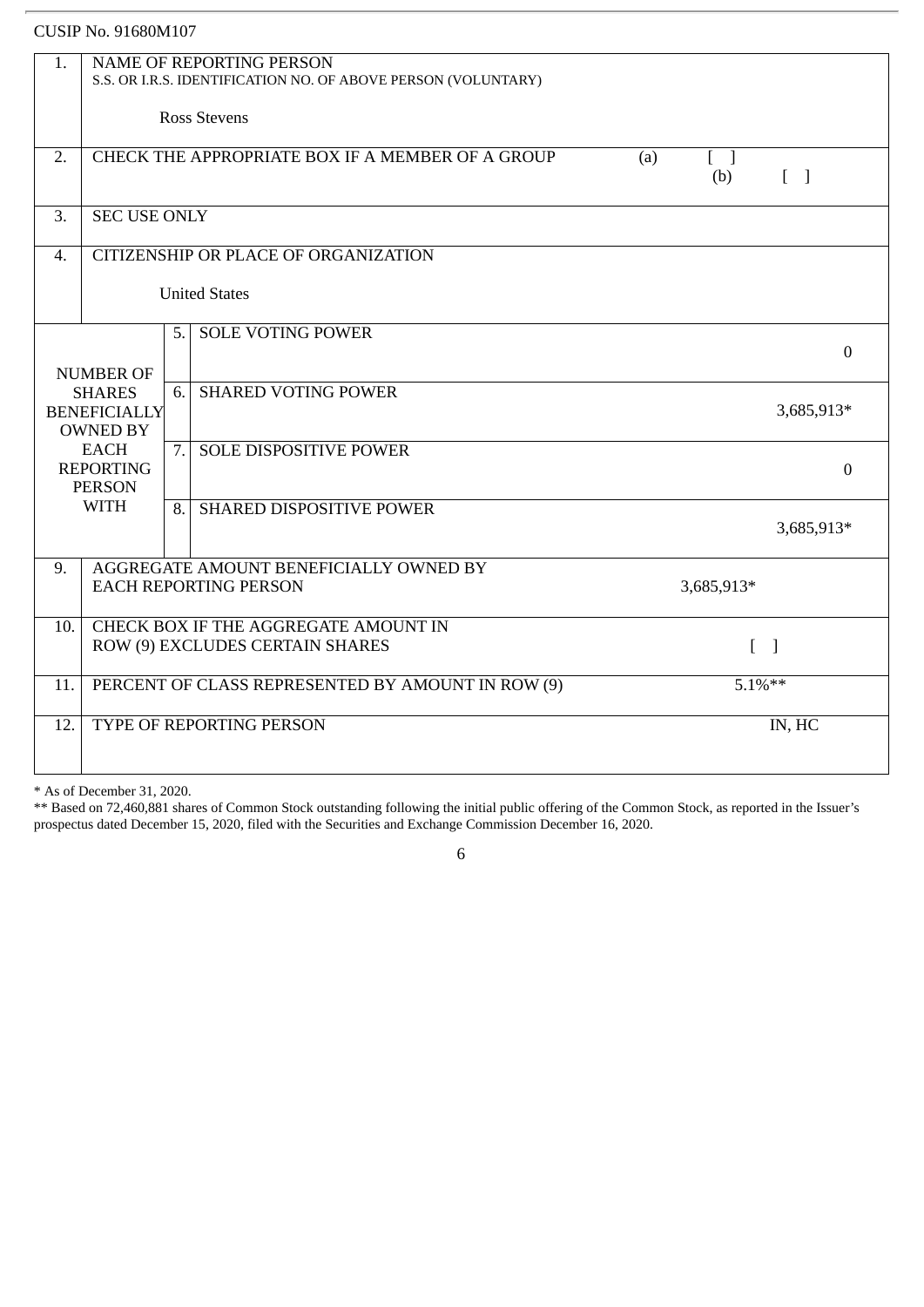#### SCHEDULE 13G

ITEM 1(a) NAME OF ISSUER:

Upstart Holdings, Inc.

### ITEM 1(b) ADDRESS OF ISSUER'S PRINCIPAL EXECUTIVE OFFICES:

2950 S. Delaware Street, Suite 300, San Mateo, California 94403

ITEM 2(a) NAME OF PERSON FILING:

Stone Ridge Trust V Stone Ridge Asset Management LLC Stone Ridge Holdings Group LP Stone Ridge Holdings Group (GP) LLC Ross Stevens

The shares reported herein are directly held by Stone Ridge Trust V, on behalf of its series, Stone Ridge Alternative Lending Risk Premium Fund. Stone Ridge Trust V is a registered investment company, and Stone Ridge Asset Management LLC serves as investment adviser to Stone Ridge Trust V. Stone Ridge Asset Management LLC is majority-owned by Stone Ridge Holdings Group LP. Stone Ridge Holdings Group LP is controlled by Stone Ridge Holdings Group (GP) LLC. Stone Ridge Holdings Group (GP) LLC is controlled by Ross Stevens. The Joint Filing Agreement among the Reporting Persons is filed herewith as Exhibit 1. Each of the Reporting Persons disclaims beneficial ownership of the shares reported herein except to the extent of its or his pecuniary interest therein.

ITEM 2(b) ADDRESS OF PRINCIPAL BUSINESS OFFICE:

For each Reporting Person: c/o Stone Ridge Asset Management, 510 Madison Avenue, 21st Floor, New York, NY 10022

ITEM 2(c) CITIZENSHIP:

Stone Ridge Trust V: Delaware Stone Ridge Asset Management LLC: Delaware Stone Ridge Holdings Group LP: Delaware Stone Ridge Holdings Group (GP) LLC: Delaware Ross Stevens: United States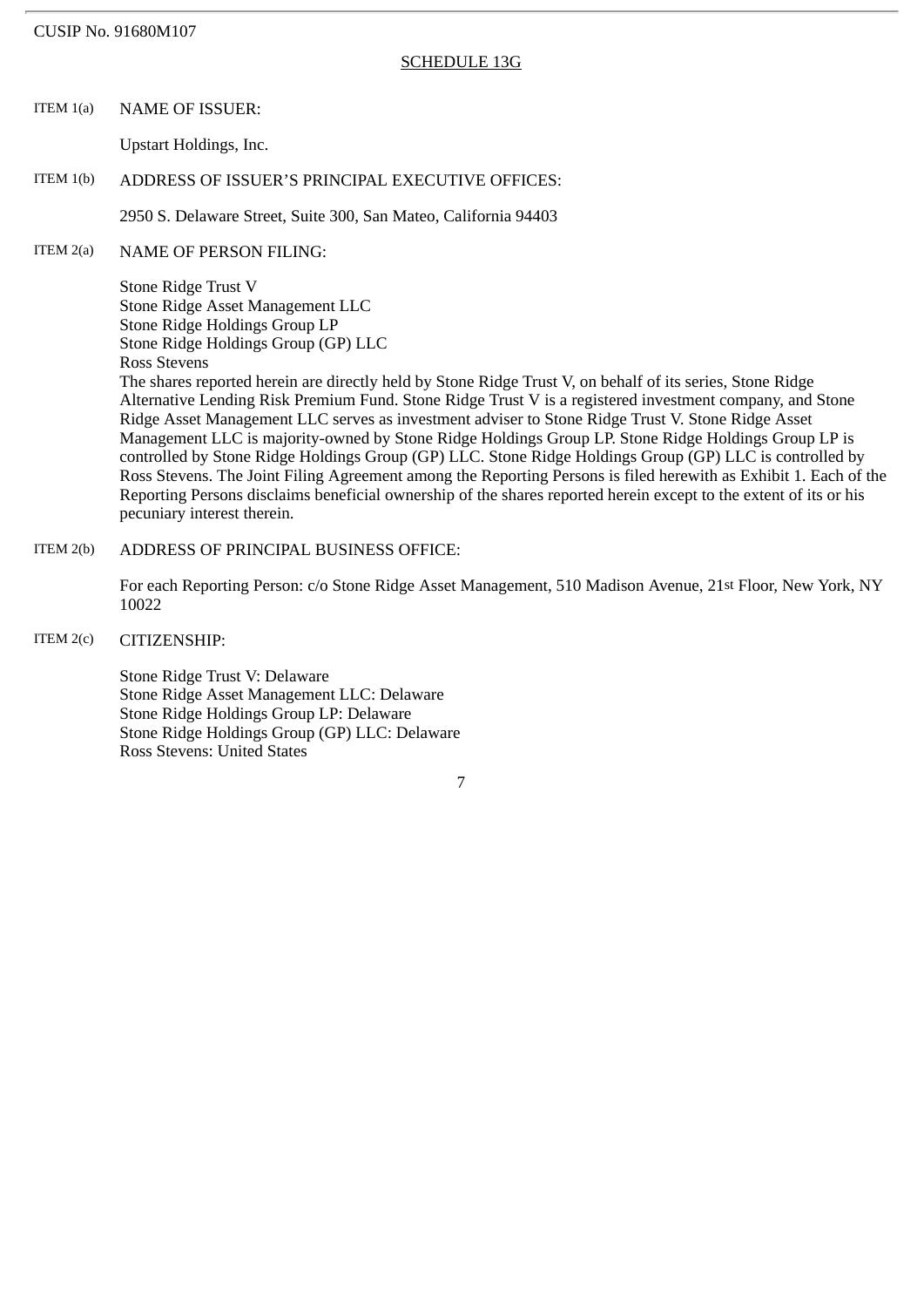|                   | <b>CUSIP No. 91680M107</b>                                                                                                  |
|-------------------|-----------------------------------------------------------------------------------------------------------------------------|
| ITEM $2(d)$       | TITLE OF CLASS OF SECURITIES:                                                                                               |
|                   | Common Stock, \$0.0001 par value                                                                                            |
| ITEM $2(e)$       | <b>CUSIP NUMBER:</b>                                                                                                        |
|                   | 91680M107                                                                                                                   |
| ITEM <sub>3</sub> | STATEMENTS FILED PURSUANT TO RULES 13D-1(B) OR 13D-2(B) OR (C):                                                             |
|                   | Not applicable.                                                                                                             |
| ITEM 4            | <b>OWNERSHIP:</b>                                                                                                           |
|                   | The information requested in this item is incorporated herein by reference to the cover pages to this Schedule<br>13G.      |
| ITEM 5            | <b>OWNERSHIP OF FIVE PERCENT OR LESS OF A CLASS:</b>                                                                        |
|                   | Not applicable.                                                                                                             |
| ITEM 6            | OWNERSHIP OF MORE THAN FIVE PERCENT ON BEHALF OF ANOTHER PERSON:                                                            |
|                   | Not applicable.                                                                                                             |
| ITEM 7            | IDENTIFICATION AND CLASSIFICATION OF THE SUBSIDIARY WHICH ACQUIRED THE SECURITY<br>BEING REPORTED ON BY THE PARENT COMPANY: |
|                   | Not applicable.                                                                                                             |
| ITEM 8            | IDENTIFICATION AND CLASSIFICATION OF MEMBERS OF THE GROUP:                                                                  |
|                   | Not applicable.                                                                                                             |
| ITEM 9            | NOTICE OF DISSOLUTION OF GROUP:                                                                                             |
|                   | Not applicable.                                                                                                             |
| ITEM 10           | <b>CERTIFICATION:</b>                                                                                                       |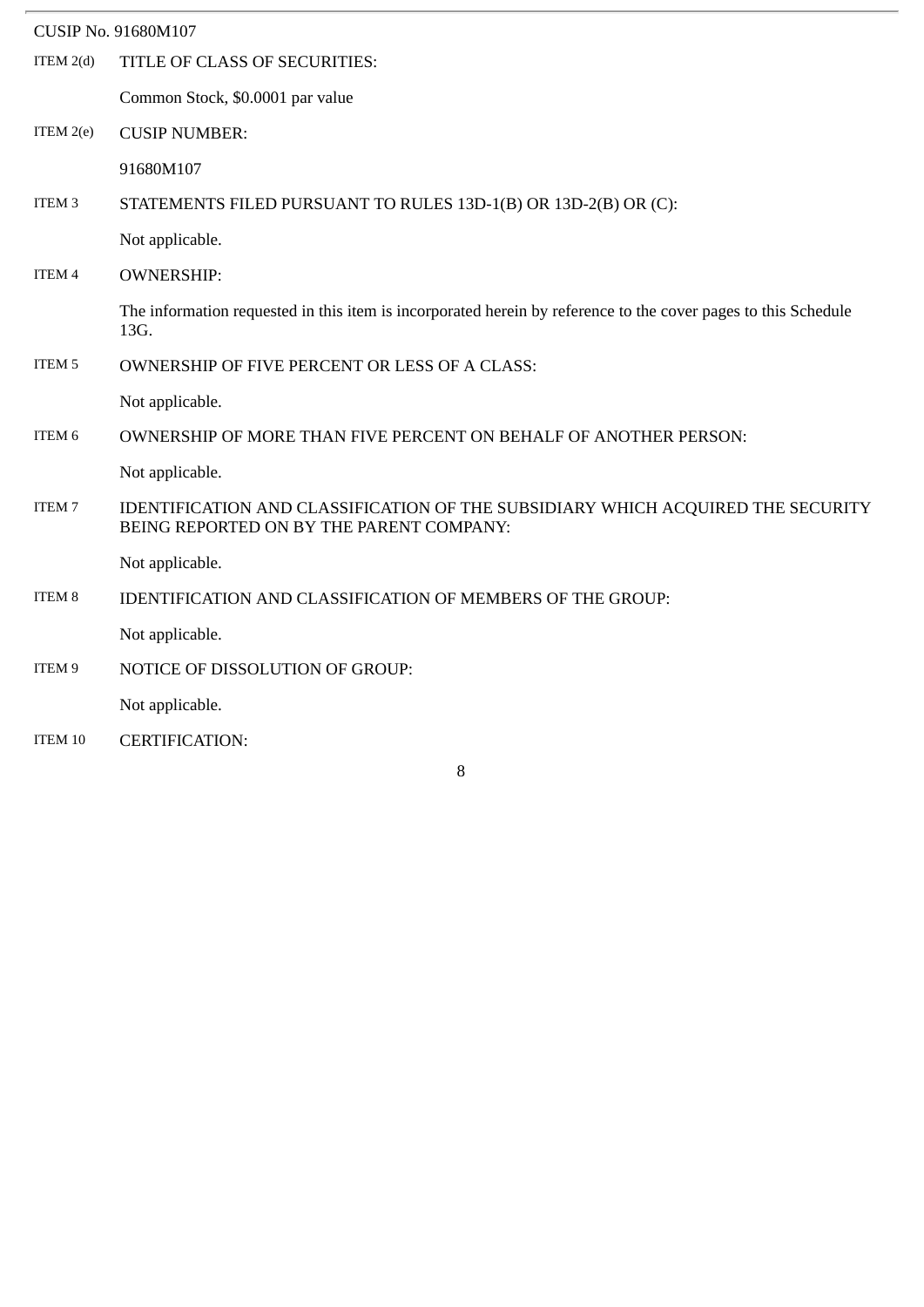Not applicable.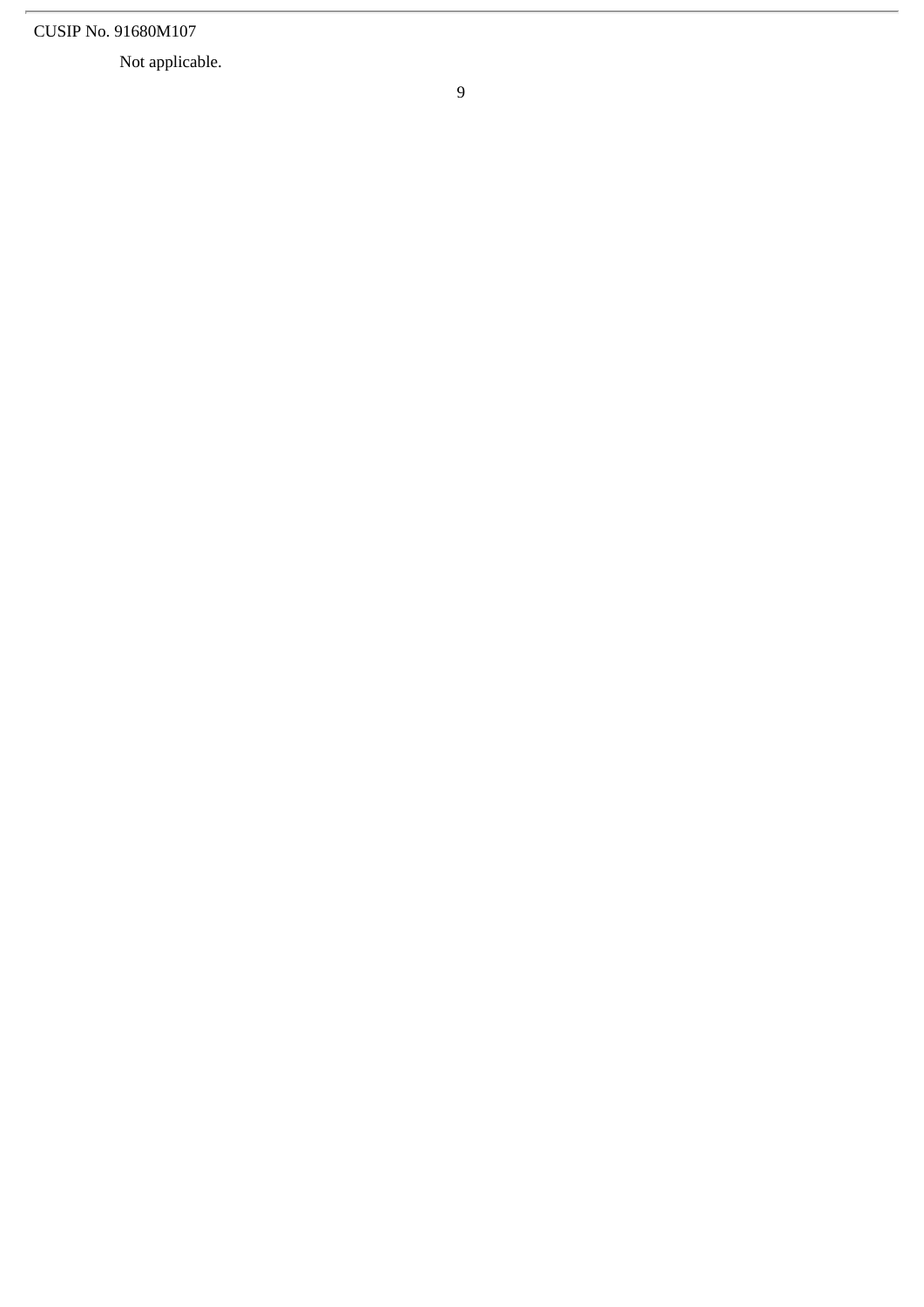#### SIGNATURE

After reasonable inquiry and to the best of their knowledge and belief, the undersigned certify that the information set forth in this statement is true, complete and correct.

Dated: January 27, 2021

#### STONE RIDGE TRUST V

By: /s/ Ross Stevens Name: Ross Stevens<br>Title: President President

## STONE RIDGE ASSET MANAGEMENT LLC

By: /s/ Ross Stevens Name: Ross Stevens Title: Chief Executive Officer

### STONE RIDGE HOLDINGS GROUP LP

By: /s/ Ross Stevens Name: Ross Stevens Title: Manager of Stone Ridge Holdings Group (GP) LLC, its General Partner

## STONE RIDGE HOLDINGS GROUP (GP) LLC

| By: /s/ Ross Stevens |
|----------------------|
| Name: Ross Stevens   |
| Title: Manager       |
|                      |

## ROSS STEVENS

/s/ Ross Stevens

Ross Stevens, individually